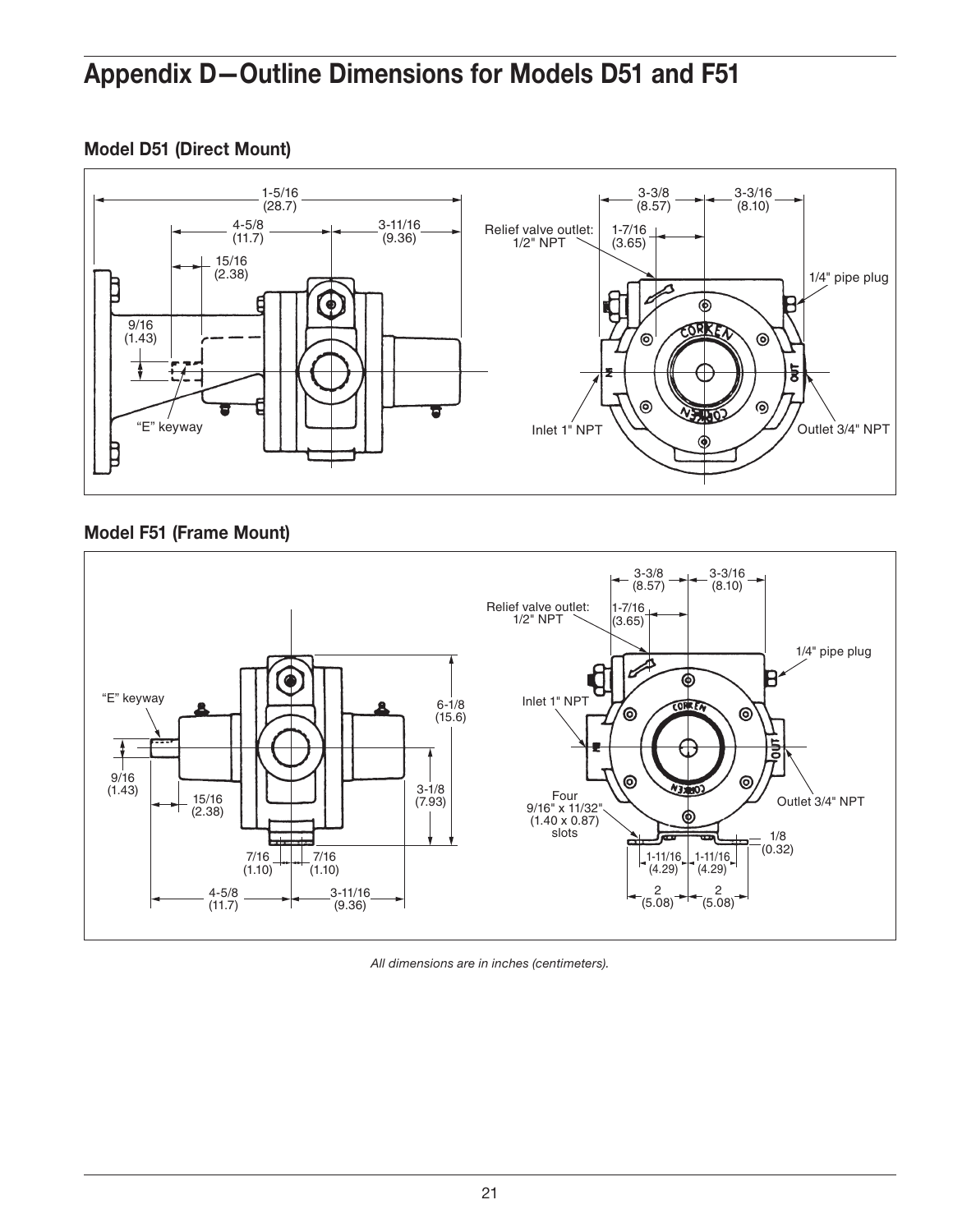# Appendix D—Outline Dimensions for Model F51-101 (Frame Mount)



|                        |               |         |         |               |         |        |        |                     |                   |                     | ιvι                 |                      |
|------------------------|---------------|---------|---------|---------------|---------|--------|--------|---------------------|-------------------|---------------------|---------------------|----------------------|
| $\sim$<br>ے<br>(55.90) | 20<br>(50.80) | (22.90) | (15.20) | 10<br>(25.40) | (10.20) | (2.54) | (2.54) | $3 - 1/2$<br>(8.89) | $-7/16$<br>(3.65) | $2 - 1/2$<br>(6.35) | $3 - 3/8$<br>(8.57) | $3 - 3/16$<br>(8.10) |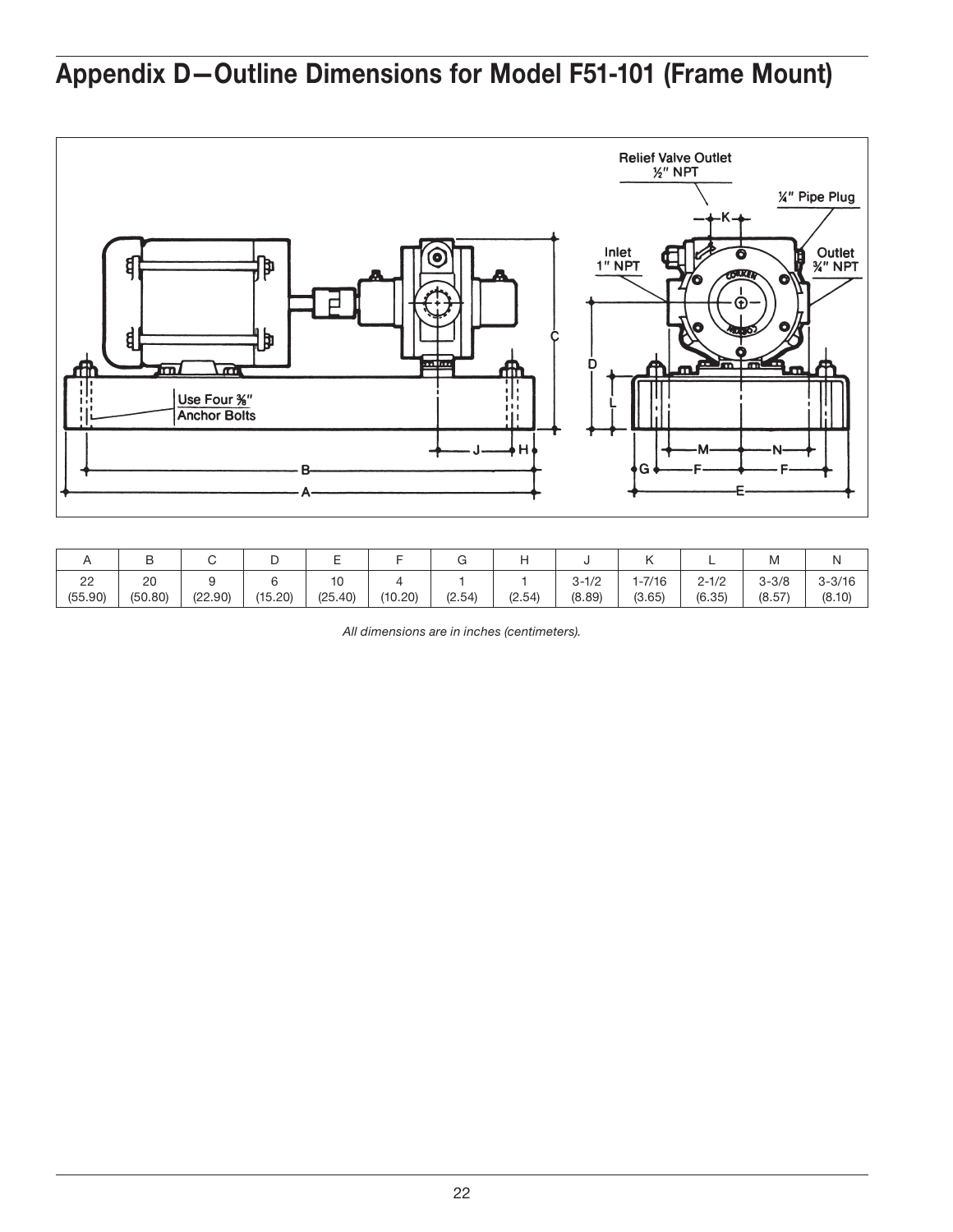# Appendix D—Outline Dimensions for Models 521 and 1021



| Model | Inlet                                                    | Outlet                                                            | А                 |                     |                      | D                      |                       |                      |                      |                       |                        |               |
|-------|----------------------------------------------------------|-------------------------------------------------------------------|-------------------|---------------------|----------------------|------------------------|-----------------------|----------------------|----------------------|-----------------------|------------------------|---------------|
| 521   | STD: 2-1/2" NPT<br><b>OPT: 2" NPT</b><br>2", 2-1/2" Weld | STD: 2" NPT<br>OPT: 1-1/2", 2-1/2" NPT<br>1-1/2", 2", 2-1/2" Weld | 1-31/32<br>(5.00) | $1 - 3/8$<br>(3.49) | $7 - 7/8$<br>(20.00) | $5 - 29/32$<br>(15.00) | $6 - 1/8$<br>(15.56)  | 5<br>(12.70)         | (10.16)              | $6 - 1/8$<br>(15.56)  | $4 - 11/16$<br>(11.91) | 1/2<br>(1.27) |
| 1021  | STD: 3" NPT<br>OPT: 4" NPT<br>3", 4" Weld                | STD: 3" NPT<br>OPT: 4" NPT<br>3", 4" Weld                         | റ<br>(5.08)       | $1 - 3/4$<br>(4.45) | $8 - 1/2$<br>(21.59) | $6 - 7/16$<br>(16.35)  | $7 - 1/16$<br>(17.94) | $5 - 1/2$<br>(13.97) | $4 - 1/8$<br>(10.48) | $7 - 1/16$<br>(17.94) | $5 - 3/8$<br>(13.65)   | 1/2<br>(1.27) |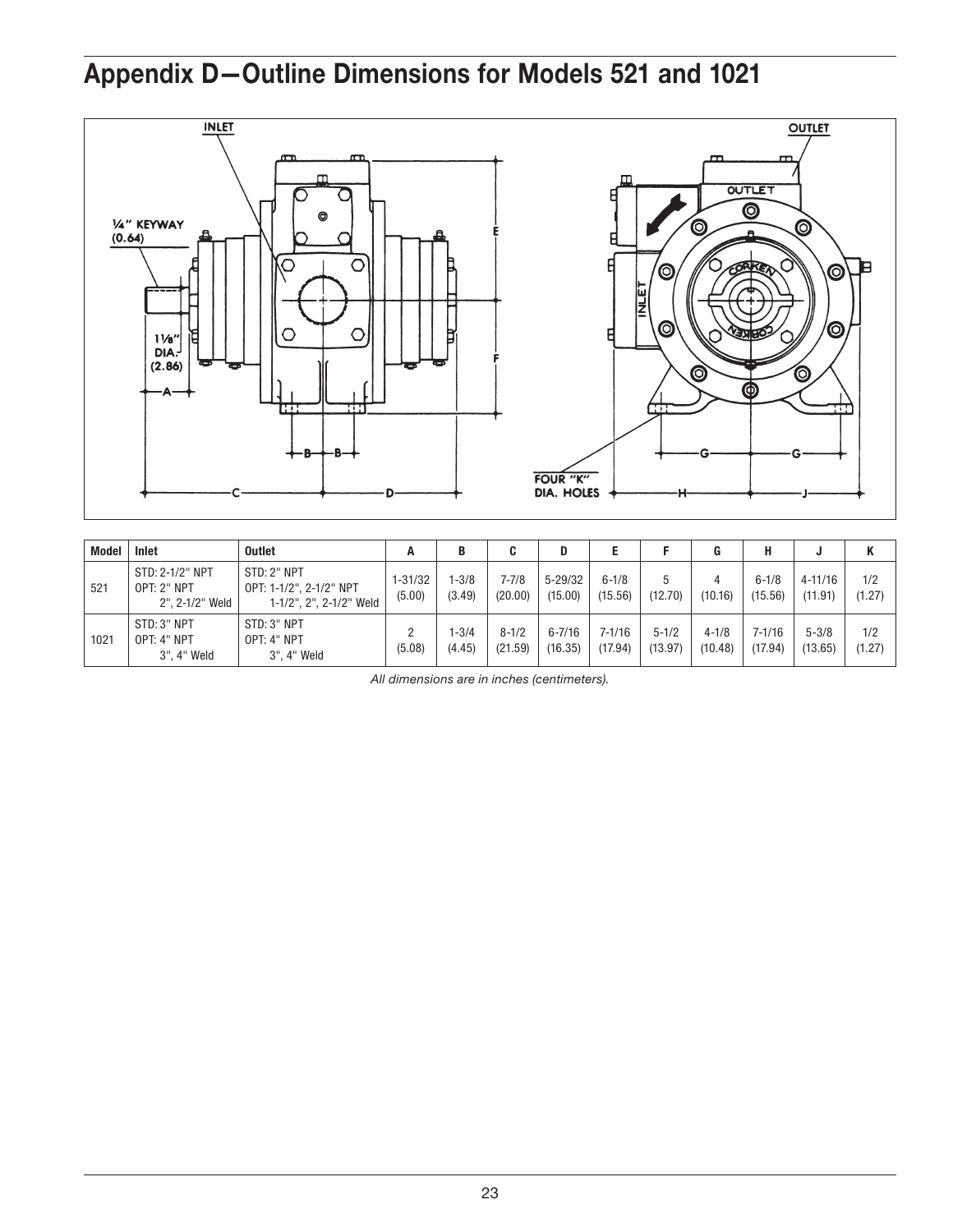# Appendix D—Outline Dimensions for Models F1021



| <b>Model</b> | л |                        |                      | м                   |                    |                 |                     |                     |                      |                      |                      | M                      |               |                     |               |
|--------------|---|------------------------|----------------------|---------------------|--------------------|-----------------|---------------------|---------------------|----------------------|----------------------|----------------------|------------------------|---------------|---------------------|---------------|
| F1021        |   | 140<br>-14<br><u>.</u> | $7 - 3/4$<br>(19.70) | $5 - 1/2$<br>14.00) | <u>.</u><br>(5.10) | 1-3/4<br>(4.40) | $2 - 5/8$<br>(6.70) | $3 - 1/2$<br>(8.90) | $8 - 1/2$<br>(21.60) | $6 - 1/2$<br>(16.50) | $4 - 1/8$<br>(10.50) | $4 - 15/16$<br>(12.50) | 1/4<br>(0.64) | $1 - 1/8$<br>(2.90) | 1/2<br>(1.27) |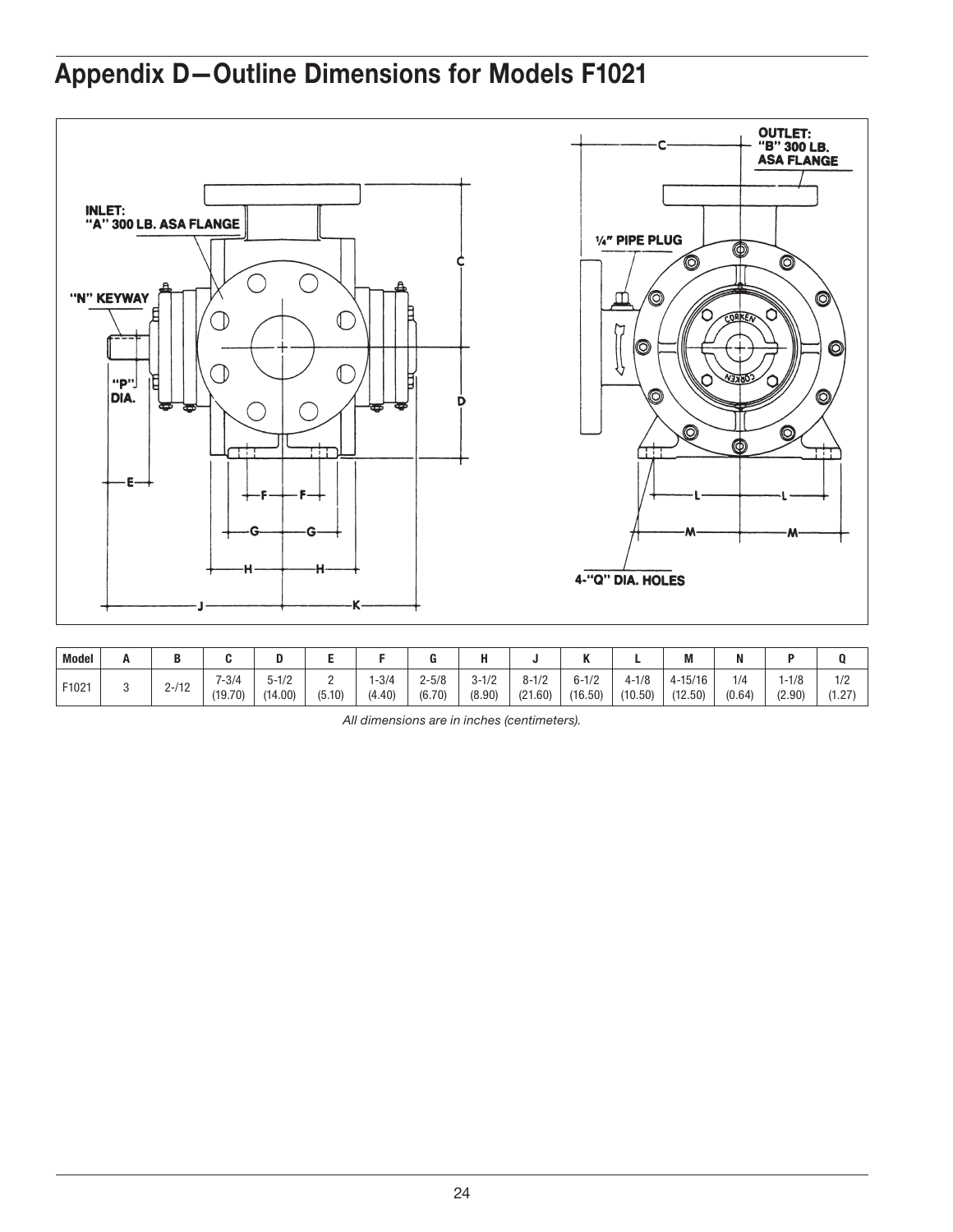# Appendix D—Outline Dimensions for Models 521 and 1021-103



#### Flange Dimensions

| <b>Model</b> | A (inlet)            | B (outlet)                   |
|--------------|----------------------|------------------------------|
| 521          | Standard: 2-1/2" NPT | Standard: 2" NPT             |
|              | Optional: 2" NPT     | Optional: 1-1/2", 2-1/2" NPT |
| 1021         | Standard: 3" NPT     | Standard: 3" NPT             |
|              | Optional: 4" NPT     | Optional: 4" NPT             |

## 521-103 Dimensions

|           | <b>Motor</b>       | Pump        |                | D                | Е               | F               | G                | н           |                |
|-----------|--------------------|-------------|----------------|------------------|-----------------|-----------------|------------------|-------------|----------------|
| Hp        | Frame <sup>1</sup> | Speed       | C              |                  |                 |                 |                  |             | J              |
|           | 145T               | All         | $3-5/8$ (9.21) | 8(20.30)         | $6-1/8$ (15.60) | $6-1/4$ (15.90) | $31-1/2$ (80.00) | 34 (86.40)  | 16-1/2 (41.90) |
| 2         | 182T               | All         | $3-5/8$ (9.21) | 8(20.30)         | $6-1/8$ (15.60) | $6-1/4$ (15.90) | $31-1/2(80.00)$  | 34 (86.40)  | 16-1/2 (41.90) |
| 3         | 182T               | All         | $3-5/8$ (9.21) | 8(20.30)         | $6-1/8$ (15.60) | $6-1/4$ (15.90) | $31-1/2$ (80.00) | 34 (86.40)  | 16-1/2 (41.90) |
| 3         | 184T               | All         | $3-5/8$ (9.21) | 8(20.30)         | $6-1/8$ (15.60) | $6-1/4$ (15.90) | $31-1/2$ (80.00) | 34 (86.40)  | 16-1/2 (41.90) |
| 5         | 184T               | All         | $3-5/8$ (9.21) | 8(20.30)         | $6-1/8$ (15.60) | $6-1/4$ (15.90) | $31-1/2$ (80.00) | 34 (86.40)  | 16-1/2 (41.90) |
| $7 - 1/2$ | 213T               | All         | $3-5/8$ (9.21) | 8(20.30)         | $6-1/8$ (15.60) | $6-1/4$ (15.90) | $31-1/2$ (80.00) | 34 (86.40)  | 16-1/2 (41.90) |
| 10        | 215T               | $420 - 470$ | $3-5/8$ (9.21) | $10-3/4$ (27.30) | $6-1/8$ (15.60) | $9-1/4(23.50)$  | 39-1/2 (100.30)  | 42 (106.70) | 19-3/4 (50.20) |
| 10        | 215T               | $520 - 950$ | $3-5/8$ (9.21) | 8(20.30)         | $6-1/8$ (15.60) | $6-1/4$ (15.90) | $31-1/2$ (80.00) | 34 (86.40)  | 16-1/2 (41.90) |

## 1021-103 Dimensions

|           | Motor              | Pump        | C               | D                | E.             | F               | G                | н           | J              |  |
|-----------|--------------------|-------------|-----------------|------------------|----------------|-----------------|------------------|-------------|----------------|--|
| Hp        | Frame <sup>1</sup> | Speed       |                 |                  |                |                 |                  |             |                |  |
| 3         | 182T               | All         | $4-1/2$ (10.80) | $8-1/2$ (21.60)  | 7-3/16 (18.30) | $6-1/4$ (15.90) | $31-1/2$ (80.00) | 34 (86.40)  | 16-1/2 (41.90) |  |
| 3         | 182T               | All         | $4-1/2$ (10.80) | $8-1/2$ (21.60)  | 7-3/16 (18.30) | $6-1/4$ (15.90) | $31-1/2$ (80.00) | 34 (86.40)  | 16-1/2 (41.90) |  |
| 5         | 184T               | All         | $4-1/2$ (10.80) | $8-1/2$ (21.60)  | 7-3/16 (18.30) | $6-1/4$ (15.90) | $31-1/2$ (80.00) | 34 (86.40)  | 16-1/2 (41.90) |  |
| $7 - 1/2$ | 213T               | All         | $4-1/2$ (10.80) | $8-1/2$ (21.60)  | 7-3/16 (18.30) | $6-1/4(15.90)$  | $31-1/2$ (80.00) | 34 (86.40)  | 16-1/2 (41.90) |  |
| 10        | 215T               | $420 - 470$ | $4-1/2$ (10.80) | $10-1/2$ (26.70) | 7-3/16 (18.30) | $9-1/4(23.50)$  | 39-1/2 (100.30)  | 42 (106.70) | 19-3/4 (50.20) |  |
| 10        | 215T               | $520 - 950$ | $4-1/2$ (10.80) | $8-1/2$ (21.60)  | 7-3/16 (18.30) | $6-1/4$ (15.90) | $31-1/2$ (80.00) | 34 (86.40)  | 16-1/2 (41.90) |  |
| 15        | 254T               | $420 - 520$ | $4-1/2$ (10.80) | $10-1/2$ (26.70) | 7-3/16 (18.30) | $9-1/4(23.50)$  | 39-1/2 (100.30)  | 42 (106.70) | 19-3/4 (50.20) |  |
| 15        | 254T               | 580-950     | $4-1/2$ (10.80) | $8-1/2$ (21.60)  | 7-3/16 (18.30) | $6-1/4(15.90)$  | $31-1/2$ (80.00) | 34 (86.40)  | 16-1/2 (41.90) |  |
| 20        | 256T               | 520         | $4-1/2$ (10.80) | $10-1/2$ (26.70) | 7-3/16 (18.30) | $9-1/4(23.50)$  | 39-1/2 (100.30)  | 42 (106.70) | 19-3/4 (50.20) |  |
| 20        | 256T               | 640-950     | $4-1/2$ (10.80) | $8-1/2$ (21.60)  | 7-3/16 (18.30) | $6-1/4(15.90)$  | $31-1/2$ (80.00) | 34 (86.40)  | 16-1/2 (41.90) |  |

*<sup>1</sup> All dimensions based on a motor speed of 1,750 RPM.*